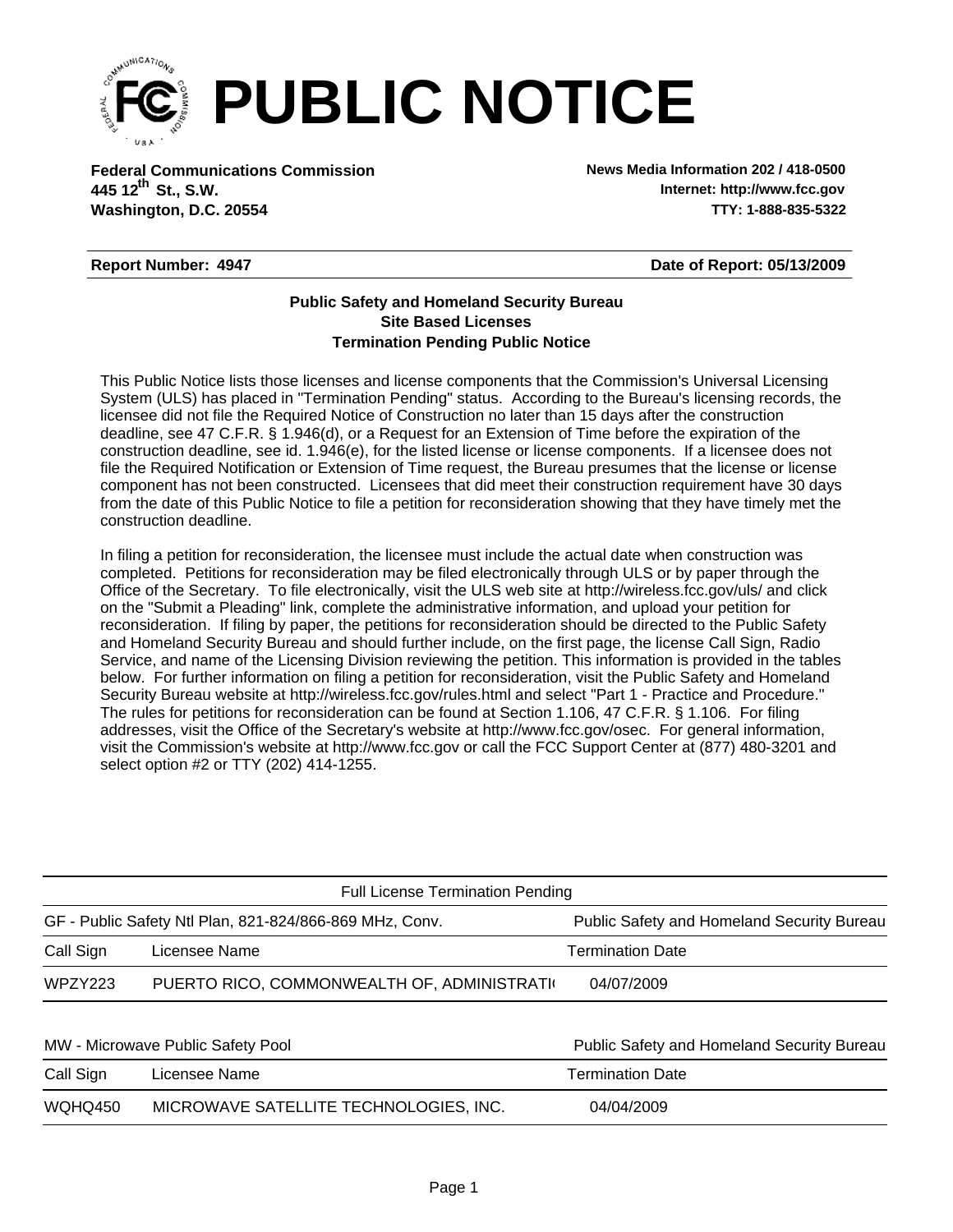## Full License Termination Pending

| PW - Public Safety Pool, Conventional |                                  | Public Safety and Homeland Security Bureau |  |  |  |  |
|---------------------------------------|----------------------------------|--------------------------------------------|--|--|--|--|
| Call Sign                             | Licensee Name                    | <b>Termination Date</b>                    |  |  |  |  |
| WQHJ207                               | NAVAJO NATION                    | 04/07/2009                                 |  |  |  |  |
| <b>WQIP512</b>                        | LEAF RIVER FIRE DEPARTMENT       | 04/04/2009                                 |  |  |  |  |
| <b>WQIP586</b>                        | ROCKAWAY BEACH POLICE DEPARTMENT | 04/07/2009                                 |  |  |  |  |
| WQIP709                               | AGUADILLA, MUNICIPALITY OF       | 04/08/2009                                 |  |  |  |  |
| WQIP847                               | <b>HEALTH TRANSPORT INC.</b>     | 04/09/2009                                 |  |  |  |  |
|                                       |                                  |                                            |  |  |  |  |

| <b>Location Termination Pending</b> |               |          |           |   |                             |  |
|-------------------------------------|---------------|----------|-----------|---|-----------------------------|--|
|                                     |               |          |           |   |                             |  |
| Call Sign                           | Licensee Name | City     | State     |   | <b>Location Termination</b> |  |
|                                     |               | Latitude | Longitude | # | Date                        |  |

| <b>Frequency Termination Pending</b> |                                        |                       |                                            |        |             |                                |  |
|--------------------------------------|----------------------------------------|-----------------------|--------------------------------------------|--------|-------------|--------------------------------|--|
|                                      | PW - Public Safety Pool, Conventional  |                       | Public Safety and Homeland Security Bureau |        |             |                                |  |
| Call Sign<br><b>Stn Class</b>        | Licensee Name<br>Lower/Upper Frequency | City<br>Latitude      | <b>State</b><br>Longitude                  | Path # | $\#$        | Loc./ Ant. Termination<br>Date |  |
| <b>WNMS948</b>                       | FREMONT, COUNTY OF                     | <b>ISLAND PARK ID</b> |                                            | 4      | 1           | 04/08/2009                     |  |
| FB <sub>2</sub>                      | 155.82000000                           | 44-33-37.0 N          | 111-26-22.2 W                              |        |             |                                |  |
| <b>WNMS948</b>                       | FREMONT, COUNTY OF                     |                       |                                            | 5      | 1           | 04/08/2009                     |  |
| <b>MO</b>                            | 155.82000000                           |                       |                                            |        |             |                                |  |
| <b>WNMS948</b>                       | FREMONT, COUNTY OF                     |                       |                                            | 5      | 1           | 04/08/2009                     |  |
| <b>MO</b>                            | 158.92500000                           |                       |                                            |        |             |                                |  |
| WPKT461                              | NEBRASKA CITY, CITY OF                 | <b>NEBRASKA CI NE</b> |                                            | 1      | 2           | 04/08/2009                     |  |
| FB <sub>2</sub>                      | 460.28750000                           | 40-40-0.0 N           | 95-50-7.0 W                                |        |             |                                |  |
| WPKT461                              | NEBRASKA CITY, CITY OF                 | <b>NEBRASKA CI NE</b> |                                            | 4      | 1           | 04/08/2009                     |  |
| <b>MO</b>                            | 460.28750000                           | 40-40-0.0 N           | 95-50-7.0 W                                |        |             |                                |  |
| WPKT461                              | NEBRASKA CITY, CITY OF                 | <b>NEBRASKA CI NE</b> |                                            | 4      | 1           | 04/08/2009                     |  |
| <b>MO</b>                            | 465.28750000                           | 40-40-0.0 N           | 95-50-7.0 W                                |        |             |                                |  |
| <b>WQIM254</b>                       | MANHEIM, TOWNSHIP OF                   | <b>LANCASTER</b>      | <b>PA</b>                                  | 1      | $\mathbf 1$ | 03/14/2009                     |  |
| MO <sub>3</sub>                      | 453.28750000                           | 40-4-34.0 N           | 76-17-56.0 W                               |        |             |                                |  |
| <b>WQIM254</b>                       | MANHEIM, TOWNSHIP OF                   | <b>LANCASTER</b>      | <b>PA</b>                                  | 1      | $\mathbf 1$ | 03/14/2009                     |  |
| <b>MO</b>                            | 453.28750000                           | 40-4-34.0 N           | 76-17-56.0 W                               |        |             |                                |  |
| <b>WQIM254</b>                       | MANHEIM, TOWNSHIP OF                   | <b>LANCASTER</b>      | <b>PA</b>                                  | 1      | 1           | 03/14/2009                     |  |
| MO <sub>3</sub>                      | 453.30000000                           | 40-4-34.0 N           | 76-17-56.0 W                               |        |             |                                |  |
| <b>WQIM254</b>                       | MANHEIM, TOWNSHIP OF                   | <b>LANCASTER</b>      | <b>PA</b>                                  | 1      | 1           | 03/14/2009                     |  |
| <b>MO</b>                            | 453.30000000                           | 40-4-34.0 N           | 76-17-56.0 W                               |        |             |                                |  |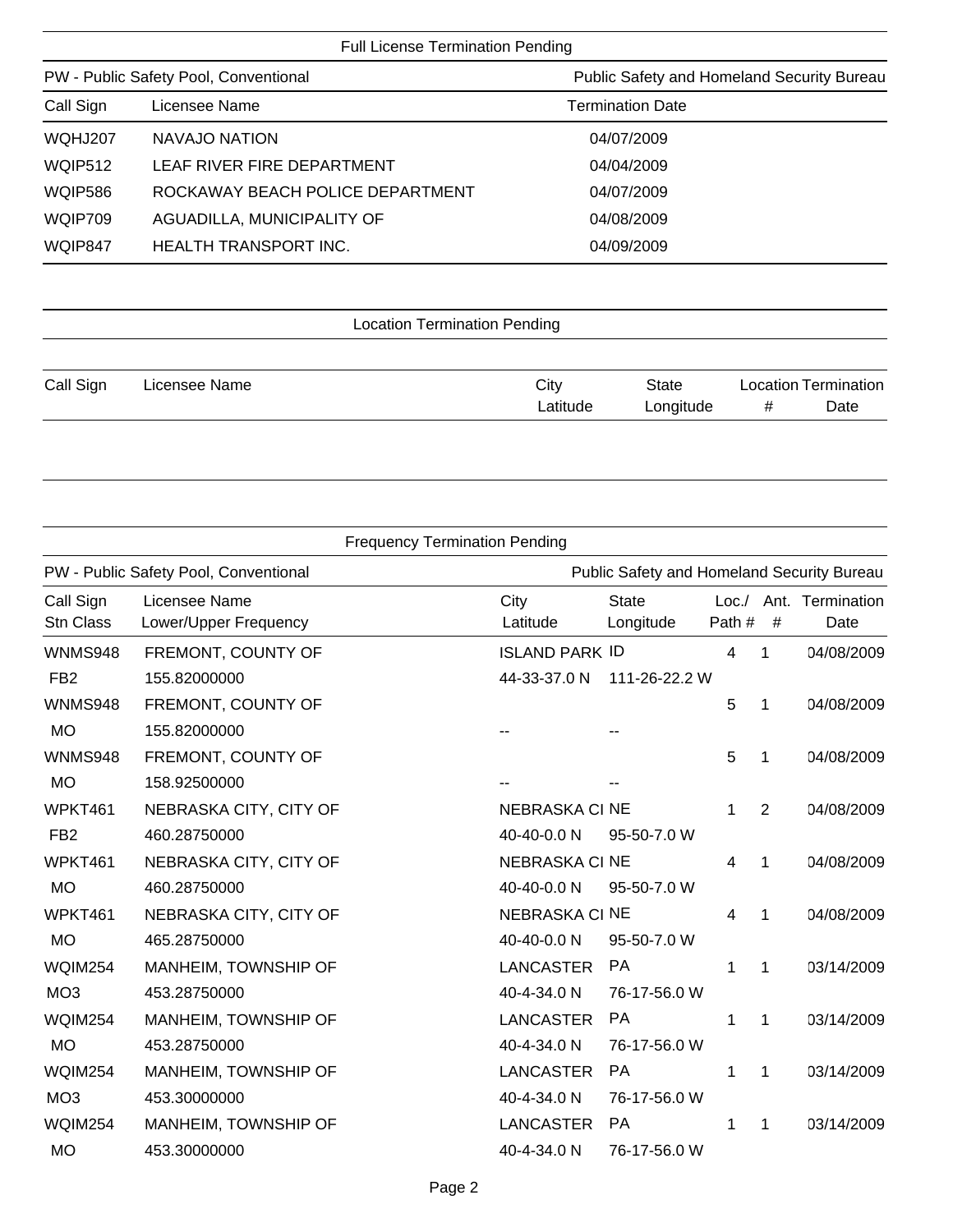## Frequency Termination Pending

| PW - Public Safety Pool, Conventional |                                        |                  | Public Safety and Homeland Security Bureau |             |              |                                |  |
|---------------------------------------|----------------------------------------|------------------|--------------------------------------------|-------------|--------------|--------------------------------|--|
| Call Sign<br>Stn Class                | Licensee Name<br>Lower/Upper Frequency | City<br>Latitude | <b>State</b><br>Longitude                  | Path #      | #            | Loc./ Ant. Termination<br>Date |  |
| WQIM254                               | MANHEIM, TOWNSHIP OF                   | <b>LANCASTER</b> | PA                                         | 1           | 1            | 03/14/2009                     |  |
| MO <sub>3</sub>                       | 453.40000000                           | 40-4-34.0 N      | 76-17-56.0 W                               |             |              |                                |  |
| WQIM254                               | MANHEIM, TOWNSHIP OF                   | <b>LANCASTER</b> | <b>PA</b>                                  | 1           | 1            | 03/14/2009                     |  |
| <b>MO</b>                             | 453.40000000                           | 40-4-34.0 N      | 76-17-56.0 W                               |             |              |                                |  |
| <b>WQIM254</b>                        | MANHEIM, TOWNSHIP OF                   | <b>LANCASTER</b> | <b>PA</b>                                  | 1           | 1            | 03/14/2009                     |  |
| <b>MO</b>                             | 458.28750000                           | 40-4-34.0 N      | 76-17-56.0 W                               |             |              |                                |  |
| <b>WQIM254</b>                        | MANHEIM, TOWNSHIP OF                   | LANCASTER        | <b>PA</b>                                  | 1           | 1            | 03/14/2009                     |  |
| MO <sub>3</sub>                       | 458.28750000                           | 40-4-34.0 N      | 76-17-56.0 W                               |             |              |                                |  |
| <b>WQIM254</b>                        | MANHEIM, TOWNSHIP OF                   | <b>LANCASTER</b> | <b>PA</b>                                  | 1           | 1            | 03/14/2009                     |  |
| <b>MO</b>                             | 458.30000000                           | 40-4-34.0 N      | 76-17-56.0 W                               |             |              |                                |  |
| <b>WQIM254</b>                        | MANHEIM, TOWNSHIP OF                   | LANCASTER        | <b>PA</b>                                  | 1           | 1            | 03/14/2009                     |  |
| MO <sub>3</sub>                       | 458.30000000                           | 40-4-34.0 N      | 76-17-56.0 W                               |             |              |                                |  |
| <b>WQIM254</b>                        | MANHEIM, TOWNSHIP OF                   | LANCASTER        | <b>PA</b>                                  | 1           | 1            | 03/14/2009                     |  |
| MO <sub>3</sub>                       | 458.35000000                           | 40-4-34.0 N      | 76-17-56.0 W                               |             |              |                                |  |
| WQIM254                               | MANHEIM, TOWNSHIP OF                   | LANCASTER        | <b>PA</b>                                  | 1           | 1            | 03/14/2009                     |  |
| <b>MO</b>                             | 458.35000000                           | 40-4-34.0 N      | 76-17-56.0 W                               |             |              |                                |  |
| WQIM254                               | MANHEIM, TOWNSHIP OF                   | <b>LANCASTER</b> | <b>PA</b>                                  | 1           | 1            | 03/14/2009                     |  |
| MO <sub>3</sub>                       | 458.40000000                           | 40-4-34.0 N      | 76-17-56.0 W                               |             |              |                                |  |
| <b>WQIM254</b>                        | MANHEIM, TOWNSHIP OF                   | <b>LANCASTER</b> | <b>PA</b>                                  | 1           | 1            | 03/14/2009                     |  |
| <b>MO</b>                             | 458.40000000                           | 40-4-34.0 N      | 76-17-56.0 W                               |             |              |                                |  |
| <b>WQIM254</b>                        | MANHEIM, TOWNSHIP OF                   | <b>LANCASTER</b> | <b>PA</b>                                  | 1           | 1            | 03/14/2009                     |  |
| MO <sub>3</sub>                       | 458.46250000                           | 40-4-34.0 N      | 76-17-56.0 W                               |             |              |                                |  |
| <b>WQIM254</b>                        | MANHEIM, TOWNSHIP OF                   | <b>LANCASTER</b> | PA                                         | 1           | 1            | 03/14/2009                     |  |
| <b>MO</b>                             | 458.46250000                           | 40-4-34.0 N      | 76-17-56.0 W                               |             |              |                                |  |
| <b>WQIM254</b>                        | MANHEIM, TOWNSHIP OF                   | LANCASTER        | PA                                         | 1           | $\mathbf{1}$ | 03/14/2009                     |  |
| MO <sub>3</sub>                       | 458.70000000                           | 40-4-34.0 N      | 76-17-56.0 W                               |             |              |                                |  |
| WQIM254                               | MANHEIM, TOWNSHIP OF                   | LANCASTER        | PA                                         | $\mathbf 1$ | $\mathbf{1}$ | 03/14/2009                     |  |
| MO                                    | 458.70000000                           | 40-4-34.0 N      | 76-17-56.0 W                               |             |              |                                |  |
| WQIM254                               | MANHEIM, TOWNSHIP OF                   | <b>LANCASTER</b> | PA                                         | 1           | 1            | 03/14/2009                     |  |
| <b>MO</b>                             | 460.51250000                           | 40-4-34.0 N      | 76-17-56.0 W                               |             |              |                                |  |
| <b>WQIM254</b>                        | MANHEIM, TOWNSHIP OF                   | LANCASTER        | PA                                         | 1           | 1            | 03/14/2009                     |  |
| MO <sub>3</sub>                       | 460.51250000                           | 40-4-34.0 N      | 76-17-56.0 W                               |             |              |                                |  |
| WQIM254                               | MANHEIM, TOWNSHIP OF                   | <b>LANCASTER</b> | PA                                         | 1           | 1            | 03/14/2009                     |  |
| MO <sub>3</sub>                       | 460.52500000                           | 40-4-34.0 N      | 76-17-56.0 W                               |             |              |                                |  |
| WQIM254                               | MANHEIM, TOWNSHIP OF                   | LANCASTER        | PA                                         | 1           | 1            | 03/14/2009                     |  |
| <b>MO</b>                             | 460.52500000                           | 40-4-34.0 N      | 76-17-56.0 W                               |             |              |                                |  |
| WQIM254                               | MANHEIM, TOWNSHIP OF                   | LANCASTER        | PA                                         | 1           | $\mathbf{1}$ | 03/14/2009                     |  |
| MO                                    | 460.53750000                           | 40-4-34.0 N      | 76-17-56.0 W                               |             |              |                                |  |